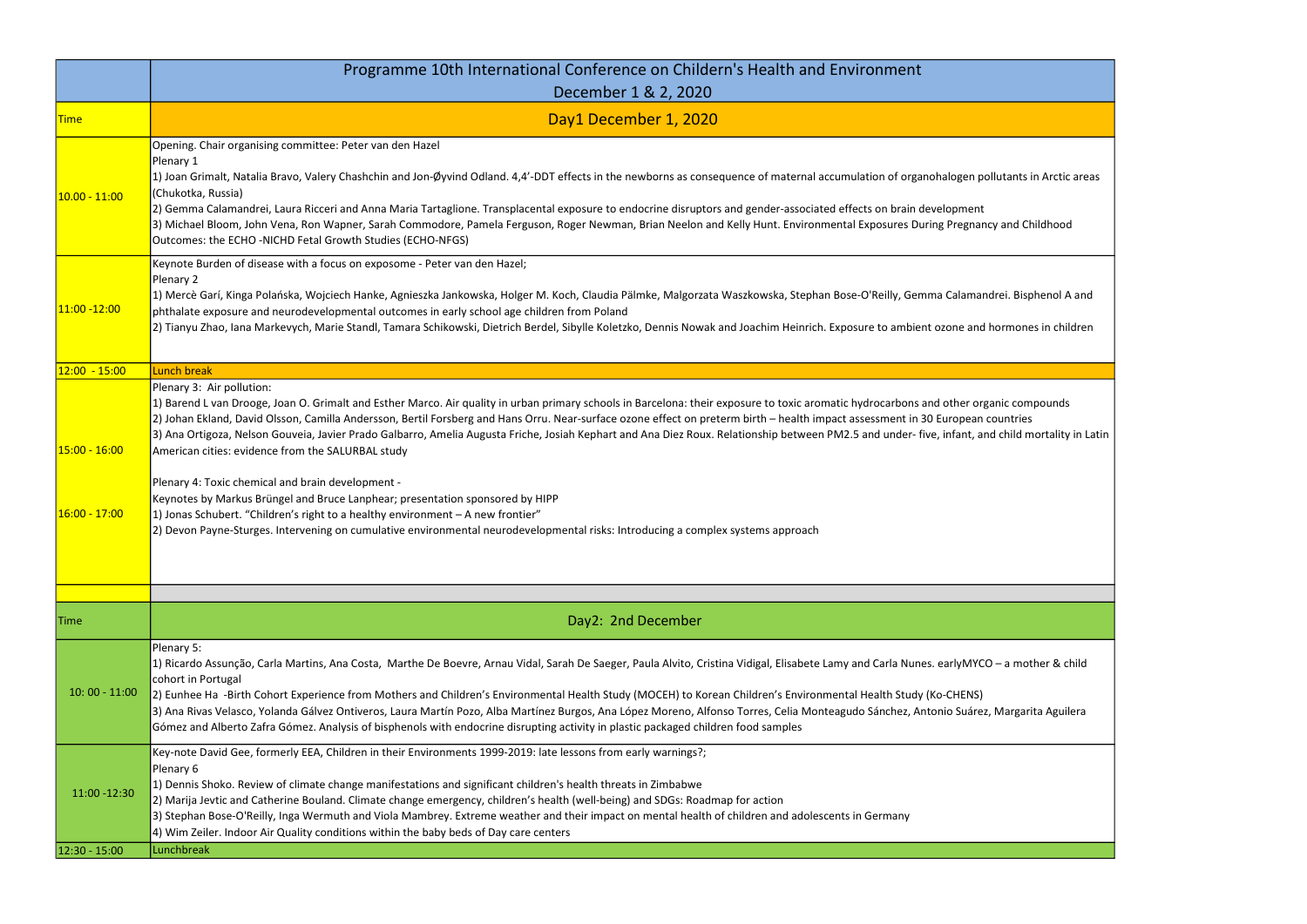| 15:00 - 16:00           | Keynote: Merete Eggesboe. Children under double attack: toxicants and the gut microbiome;<br>Plenary 7<br>1) Kinga Polańska, Pawel Kaluzny, Adrien M. Aubert, Jonathan Y. Bernard, Liesbeth Duijts, Hanan Marroun, Wojciech Hanke, James R. Hébert, Barbara Heude, Agnieszka Jankowska, Giulia<br>Mancano, Sara M. Sara M. Mensink-Bout, Caroline Relton, Nitin Shivappa, Matthew Suderman, Elzbieta Trafalska, Ewelina Wesolowska, Raquel Garcia-Esteban, Mònica Guxens, Maribel C<br>Catherine M. Phillips. Maternal dietary inflammatory potential and quality during pregnancy and offspring neuropsychomotor development and mental health: an individual participant da<br>analysis of five European cohorts<br>2) Sophie Wins, Iris Eekhout, Paula van Dommelen, Eelco Kuijpers, Anjoeka Pronk and Paul Verkerk. Early-life exposures and child development in the first 1000 days of life<br>3) Eva Sugeng, Marijke de Cock, Pim Leonards and Margot van de Bor. Bisphenol-A bis(diphenyl phosphate) and resorcinol bis(diphenyl phosphate) flame retardant exposure and children                                                                                                                         |                                                                                                                                                                                                                                                                                                                                                                                                                                                                                                                                                                                        |  |
|-------------------------|-------------------------------------------------------------------------------------------------------------------------------------------------------------------------------------------------------------------------------------------------------------------------------------------------------------------------------------------------------------------------------------------------------------------------------------------------------------------------------------------------------------------------------------------------------------------------------------------------------------------------------------------------------------------------------------------------------------------------------------------------------------------------------------------------------------------------------------------------------------------------------------------------------------------------------------------------------------------------------------------------------------------------------------------------------------------------------------------------------------------------------------------------------------------------------------------------------------------|----------------------------------------------------------------------------------------------------------------------------------------------------------------------------------------------------------------------------------------------------------------------------------------------------------------------------------------------------------------------------------------------------------------------------------------------------------------------------------------------------------------------------------------------------------------------------------------|--|
| $16:00 - 17:00$         | Plenary 8: Health problems in children related to mining. Stephan Bose-O'Reilly - chair<br>1) Myriam Tobollik, Nadine Steckling-Muschack, Dennis Shoko, Viola Mambrey, Dingani Moyo and Stephan Bose-O'reilly. Children's health in mining areas in Zimbabwe - results of a qual<br>survey in Kadoma and Shurugwi, 2019<br>2) David F Goldsmith, Afoma Mbanefo, Devarshi Jatin Pandya, Leona Stockey, Aileen Lg Guzman and Shilpi Misra. Making Children's Participation in Artisanal Gold Mining a Global Public F<br><b>Priority</b><br>3) Shilpi Misra and David Goldsmith. Pediatric Mercury Exposure Among Children Involved in Artisanal and Small-Scale Gold Mining                                                                                                                                                                                                                                                                                                                                                                                                                                                                                                                                        |                                                                                                                                                                                                                                                                                                                                                                                                                                                                                                                                                                                        |  |
| 17:00 - 16:15           | Closing Session: The Amsterdam Declaration on Children Environmental Health<br>The 10th International Conference on Children's Environmental Health                                                                                                                                                                                                                                                                                                                                                                                                                                                                                                                                                                                                                                                                                                                                                                                                                                                                                                                                                                                                                                                               |                                                                                                                                                                                                                                                                                                                                                                                                                                                                                                                                                                                        |  |
| Pre-recorde<br>sessions | Pre-recorded sessions - grouped by topic                                                                                                                                                                                                                                                                                                                                                                                                                                                                                                                                                                                                                                                                                                                                                                                                                                                                                                                                                                                                                                                                                                                                                                          |                                                                                                                                                                                                                                                                                                                                                                                                                                                                                                                                                                                        |  |
| Online December         | <b>Session: Chemicals</b><br>Byron Fuentes, Silvia Valentini, Andria Naridazde, Marta Senofonte, Tago Ugulava, Alessandro<br>Alimonti, Elena De Felip and Anna Pino. Use of MC-ICP-MS to identify lead isotope ratio in blood<br>samples of children<br>Temitope Laniyan and Adeniyi Adewumi. Health risk assessment of Heavy metals in children living<br>in an artisanal mining environment, Northeast, Nigeria<br>Xavier Rodó,Albert Navarro-Gallinad, Joan Ballester, Sílvia Borràs. Particulate matter dynamics and [3) Machiko Minatoya, Chihiro Minashita, Atsuko Araki, Yu Ait Bamai, Sumitaka Kobay<br>chemistry drive Kawasaki disease epidemiology in Japan<br>Natalia Bravo, Joan O. Grimalt, Mazej Darja, Tratnik Janja S. and Horvat Milena. Organophosphate<br>and pyrethroid distributions in mothers and their children<br>Yun-Chul Hong. Prenatal exposure to di-(2-ethylhexyl) phthalate and decreased skeletal muscle<br>mass in 6-year-old children<br>Aziza Menouni, Radu Corneliu Duca, Imane Berni, Lode Godderis and Samir El Jaafari. Launching the<br>Parental Pesticides and Offspring Epigenome Study in Morocco: initiation of a birth cohort for<br>pesticides exposure assessment | Session: Success stories of our activities (tobacco smoke, air pollution);<br>1) Agnieszka Jankowska, Kinga Polańska and Dorota Kaleta. Trends of e-cigarettes and<br>tobacco use among secondary and high school students from Poland over three years<br>observation<br>2) Joan Grimalt, Esther Marco and Barend van Drooge. Electronic cigarette vaping and<br>composition of indoor organic pollutants, particles and exhaled breath of bystanders<br>Reiko Kishi. Urinary cotinine levels of Japanese school children and associated demog<br>characteristics: the Hokkaido Study |  |

iuxens, Maribel Casas and lual participant data meta-

sure and children's

- results of a qualitative

a Global Public Health

f e-cigarettes and I over three years

arette vaping and ath of bystanders , Sumitaka Kobayashi and  $\vert$ ssociated demographic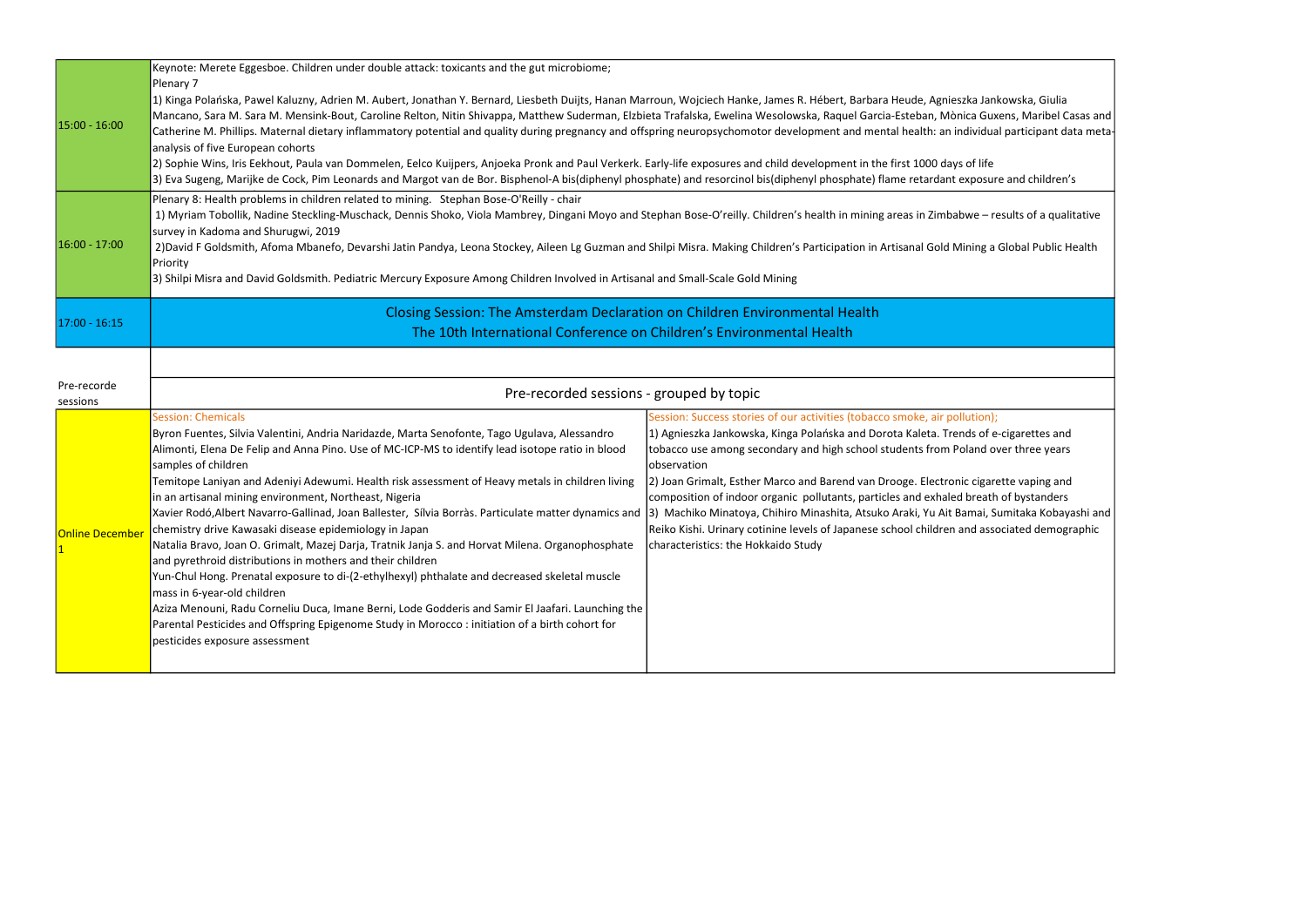| Online Decembe | Session: Mining and children<br>Afoma Mbanefo and David Goldsmith. Using certification policy to ensure artisanal and small-scale<br>gold mining is free of children's labor<br>John Yabe, Shouta Mm Nakayama, Yared B. Yohannes, Hokuto Nakata, Haruya Toyomaki, Nosiku<br>Sipilanyambe-Munyinda, Kaampwe Muzandu, Andrew Kataba, Tiza Mufune and Mayumi Ishizuka.<br>Impact of Childhood Lead Toxicity and Exposure Variations among Household Members in Kabwe,<br>Zambia<br>Josephine Singo. The environmental threats to, children and adolescents in artisanal mining<br>communities<br>Erin Flanagan, Emilie Stroh, Anna Oudin and Ebba Malmqvist. Connecting Air Pollution Exposure to<br>Socioeconomic Status: A Cross-Sectional Study on Environmental Injustice among Pregnant Women Zambia- a distributional regression approach<br>in Scania, Sweden | <b>Session: miscellaneous</b><br>Nosiku Sipilanyambe Munyinda, Brenda Kaniini, Allan Mbewe, Jessy Zgambo, Grace Mwanza<br>and Monika Mansson. Climate Change, Cooking and heating energy options and their<br>reported associated human health outcomes on residents and children of Matero Township<br>in Lusaka, Zambia<br>Burcu Kucuk Bicer. Adolescent Pregnancy and Impact on Health<br>Dominik Braun, Maximilian Eiser, Doris Marko and Benedikt Warth. Longitudinal multi-<br>mycotoxin exposure assessment in breast milk<br>Given Moonga, Stephan Bose-O'reilly, Ursula Berger, Kenneth Harttgen, Charles Michelo,<br>Dennis Nowak, Uwe Siebert, John Yabe and Johannes Seiler. Modelling chronic malnutrition in<br>Joëlle Le Moal, Rigou Annabel, Sarah Goria, Alain Le Tertre, Perrine De Crouy-Chanel, Marie<br>Simon, Abdelkrim Zegnoun, Jean-Claude Carel, Juliane Léger and Mélina Le Barbier.<br>Monitoring several child diseases in France for environmental health purposes: overview and<br>perspectives |  |  |  |
|----------------|-------------------------------------------------------------------------------------------------------------------------------------------------------------------------------------------------------------------------------------------------------------------------------------------------------------------------------------------------------------------------------------------------------------------------------------------------------------------------------------------------------------------------------------------------------------------------------------------------------------------------------------------------------------------------------------------------------------------------------------------------------------------------------------------------------------------------------------------------------------------|-------------------------------------------------------------------------------------------------------------------------------------------------------------------------------------------------------------------------------------------------------------------------------------------------------------------------------------------------------------------------------------------------------------------------------------------------------------------------------------------------------------------------------------------------------------------------------------------------------------------------------------------------------------------------------------------------------------------------------------------------------------------------------------------------------------------------------------------------------------------------------------------------------------------------------------------------------------------------------------------------------------------------------|--|--|--|
|                | <b>Posters</b><br>Adekunle Fakunle, Nkosana Jafta and Rajen Naidoo. Association of Childhood pneumonia with exposure to Indoor environmental factors: A case-control study<br>Ahmet Ozgur Dogru, Elif Nisa Ozkilic, Okay Ozdilek and Dursun Zafer Seker. Exploring the spatial accessibility of the health care services provided for children in Istanbul (96)<br>Alberto Cárceles-Álvarez, Juan Antonio Ortega-García, Miguel Felipe Sánchez-Sauco, Estefanía Aguilar-Ros, Ainara Sanz-Monllor, Fernando Antonio López-Hernández and José Luis Fuster-Soler.                                                                                                                                                                                                                                                                                                    |                                                                                                                                                                                                                                                                                                                                                                                                                                                                                                                                                                                                                                                                                                                                                                                                                                                                                                                                                                                                                               |  |  |  |
|                |                                                                                                                                                                                                                                                                                                                                                                                                                                                                                                                                                                                                                                                                                                                                                                                                                                                                   |                                                                                                                                                                                                                                                                                                                                                                                                                                                                                                                                                                                                                                                                                                                                                                                                                                                                                                                                                                                                                               |  |  |  |
|                |                                                                                                                                                                                                                                                                                                                                                                                                                                                                                                                                                                                                                                                                                                                                                                                                                                                                   |                                                                                                                                                                                                                                                                                                                                                                                                                                                                                                                                                                                                                                                                                                                                                                                                                                                                                                                                                                                                                               |  |  |  |
|                |                                                                                                                                                                                                                                                                                                                                                                                                                                                                                                                                                                                                                                                                                                                                                                                                                                                                   |                                                                                                                                                                                                                                                                                                                                                                                                                                                                                                                                                                                                                                                                                                                                                                                                                                                                                                                                                                                                                               |  |  |  |
|                | Environment, lifestyle behavior and health-related quality of life in childhood and adolescent cancer survivors of extracranial malignancies<br>Alessandro Morganti, Sara Grammatica, Marco Gola and Stefano Capolongo. Walkability for Autism: building an evaluation tool to assess urban accessibility for users with Autism Spectrum<br>Disorder<br>Atar Singh Pipal, Madhu Anand and Ajay Taneja. Maternal exposures to fine particulate matter (PM2.5) and its effects on preterm birth and birth mass<br>Carmen Velez Vega, Irene Lafarga, Jazmin Diaz, Jose Cordero and Michael Welton. The impact of natural disasters on maternal health: Hurricanes Irma and María in Puerto<br>Rico<br>Devarshi Pandya and David Goldsmith. Predicting children's health effects from Artisanal Gold Mining (AGM)                                                     |                                                                                                                                                                                                                                                                                                                                                                                                                                                                                                                                                                                                                                                                                                                                                                                                                                                                                                                                                                                                                               |  |  |  |
|                |                                                                                                                                                                                                                                                                                                                                                                                                                                                                                                                                                                                                                                                                                                                                                                                                                                                                   |                                                                                                                                                                                                                                                                                                                                                                                                                                                                                                                                                                                                                                                                                                                                                                                                                                                                                                                                                                                                                               |  |  |  |
|                |                                                                                                                                                                                                                                                                                                                                                                                                                                                                                                                                                                                                                                                                                                                                                                                                                                                                   |                                                                                                                                                                                                                                                                                                                                                                                                                                                                                                                                                                                                                                                                                                                                                                                                                                                                                                                                                                                                                               |  |  |  |
|                |                                                                                                                                                                                                                                                                                                                                                                                                                                                                                                                                                                                                                                                                                                                                                                                                                                                                   |                                                                                                                                                                                                                                                                                                                                                                                                                                                                                                                                                                                                                                                                                                                                                                                                                                                                                                                                                                                                                               |  |  |  |
|                | Farah Gul, Hameed M Durrani, Sehar Ashraf, Kholoud Janjua, Razia Safdar and Fouzia Sadiq. Out of home eating habits of children; evidence from economically<br>compromised settings of Islamabad, Pakistan<br>Fatemeh Yousefian, Yunesian, Mahvi, Amini, Hassanvand and Homa Kashani; Long-term exposure to ambient air pollution and autism spectrum disorder in children: A case-<br>control study in Tehran, Iran                                                                                                                                                                                                                                                                                                                                                                                                                                              |                                                                                                                                                                                                                                                                                                                                                                                                                                                                                                                                                                                                                                                                                                                                                                                                                                                                                                                                                                                                                               |  |  |  |
|                |                                                                                                                                                                                                                                                                                                                                                                                                                                                                                                                                                                                                                                                                                                                                                                                                                                                                   |                                                                                                                                                                                                                                                                                                                                                                                                                                                                                                                                                                                                                                                                                                                                                                                                                                                                                                                                                                                                                               |  |  |  |
|                | Ferran Campillo i López, Anton Foguet i Vidal and Anna Gelis i Pujolar. Launching a new Pediatric Environmental Health Specialty Unit in Europe: the experience in the<br>Garrotxa Region, Catalonia                                                                                                                                                                                                                                                                                                                                                                                                                                                                                                                                                                                                                                                              |                                                                                                                                                                                                                                                                                                                                                                                                                                                                                                                                                                                                                                                                                                                                                                                                                                                                                                                                                                                                                               |  |  |  |
|                | Funda Gacal and Çiğdem Çağlayan. Benefits of Reducing PM10 Pollution to WHO Standards for Children Health in Turkey                                                                                                                                                                                                                                                                                                                                                                                                                                                                                                                                                                                                                                                                                                                                               |                                                                                                                                                                                                                                                                                                                                                                                                                                                                                                                                                                                                                                                                                                                                                                                                                                                                                                                                                                                                                               |  |  |  |
|                | Hans Orru, Triin Veber, Kaja Julge, Tiina Rebane, Marje Muusikus, Marek Maasikmets, Aser Sikk, Diana Sudakova, Tanel Tamm, Daiga Parsova, Märten Lukk, Kristina Aidla,<br>Leena Albreht, Jüri Ruut and Jelena Tomasova. Schoolchildren respiratory health and allergies related to air quality in industrial area of Estonia                                                                                                                                                                                                                                                                                                                                                                                                                                                                                                                                      |                                                                                                                                                                                                                                                                                                                                                                                                                                                                                                                                                                                                                                                                                                                                                                                                                                                                                                                                                                                                                               |  |  |  |
|                | Imane Berni, Radu Duca, Aziza Menouni, Lode Godderis, Matteo Creta and Samir El Jaafari. Charactersing glyphosate exposure among children living in farm household's in<br>Morocco                                                                                                                                                                                                                                                                                                                                                                                                                                                                                                                                                                                                                                                                                |                                                                                                                                                                                                                                                                                                                                                                                                                                                                                                                                                                                                                                                                                                                                                                                                                                                                                                                                                                                                                               |  |  |  |

| Zgambo, Grace Mwanza<br>pptions and their<br>en of Matero Township |
|--------------------------------------------------------------------|
| ongitudinal multi-                                                 |
| en, Charles Michelo,<br>ng chronic malnutrition in                 |
| e Crouy-Chanel, Marie<br>ina Le Barbier.<br>purposes: overview and |
|                                                                    |
|                                                                    |
| )6)                                                                |
| José Luis Fuster-Soler.                                            |
| <b>Autism Spectrum</b>                                             |
|                                                                    |
| a and María in Puerto                                              |
|                                                                    |
| nomically                                                          |
| er in children: A case-                                            |
| xperience in the                                                   |
|                                                                    |
| ı Lukk, Kristina Aidla,                                            |
| n farm household's in                                              |